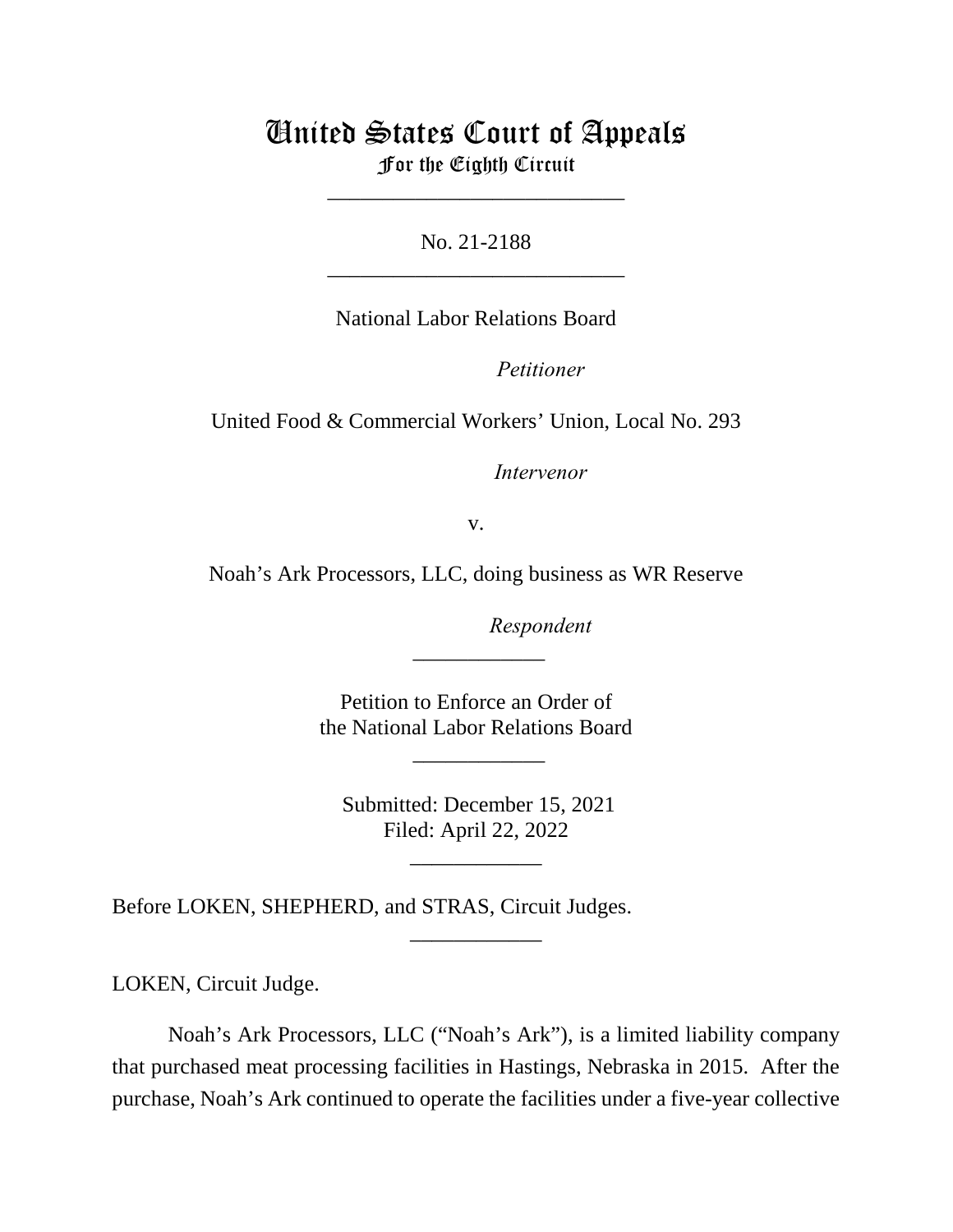bargaining agreement ("CBA") with United Food and Commercial Workers Local Union No. 293 (the "Union"), representing a largely Spanish speaking 250-300 employee bargaining unit. The CBA expired in January 2018 with the parties engaged in what became lengthy, unsuccessful negotiations for a new contract. The Union filed an unfair labor practice charge in March 2018 alleging failure to bargain in good faith. That charge was settled in June, but the Union filed a new charge in July, and additional charges in the ensuing months, alleging failure to bargain in good faith and other unlawful anti-Union activities. The General Counsel of the National Labor Relations Board (the "Board") filed a Complaint, and the consolidated charges were tried before an Administrative Law Judge ("ALJ") in March 2019.

Largely adopting the ALJ's findings, the Board entered an order that Noah's Ark committed multiple unfair labor practice violations of Sections 8(a)(1) and (5) of the National Labor Relations Act (the "NLRA"), 29 U.S.C. §§ 158(a)(1) and (5), including failure to bargain in good faith for a successor CBA, withholding relevant bargaining information, and unlawfully declaring an impasse and unilaterally implementing altered terms and conditions of employment.<sup>1</sup> With one dissenting member, the Board also concluded that Noah's Ark unlawfully threatened and terminated ten workers who engaged in an unauthorized work stoppage on March 27, 2018. The Board imposed the ALJ's recommended remedies, including a special remedy of notice reading, along with additional remedies of an affirmative bargaining

<sup>&</sup>lt;sup>1</sup>Section 8(a)(1) declares that it is an unfair labor practice for an employer "to interfere with, restrain, or coerce employees in the exercise of the rights guaranteed" in Section 7 of the NLRA. Section 7 guarantees employees "the right to selforganization, to . . . join . . . labor organizations, to bargain collectively through representatives of their own choosing, and to engage in other concerted activities for the purpose of collective bargaining or other mutual aid or protection." Section 8(a)(5) declares that it is an unfair labor practice for an employer "to refuse to bargain collectively with the representatives of his employees."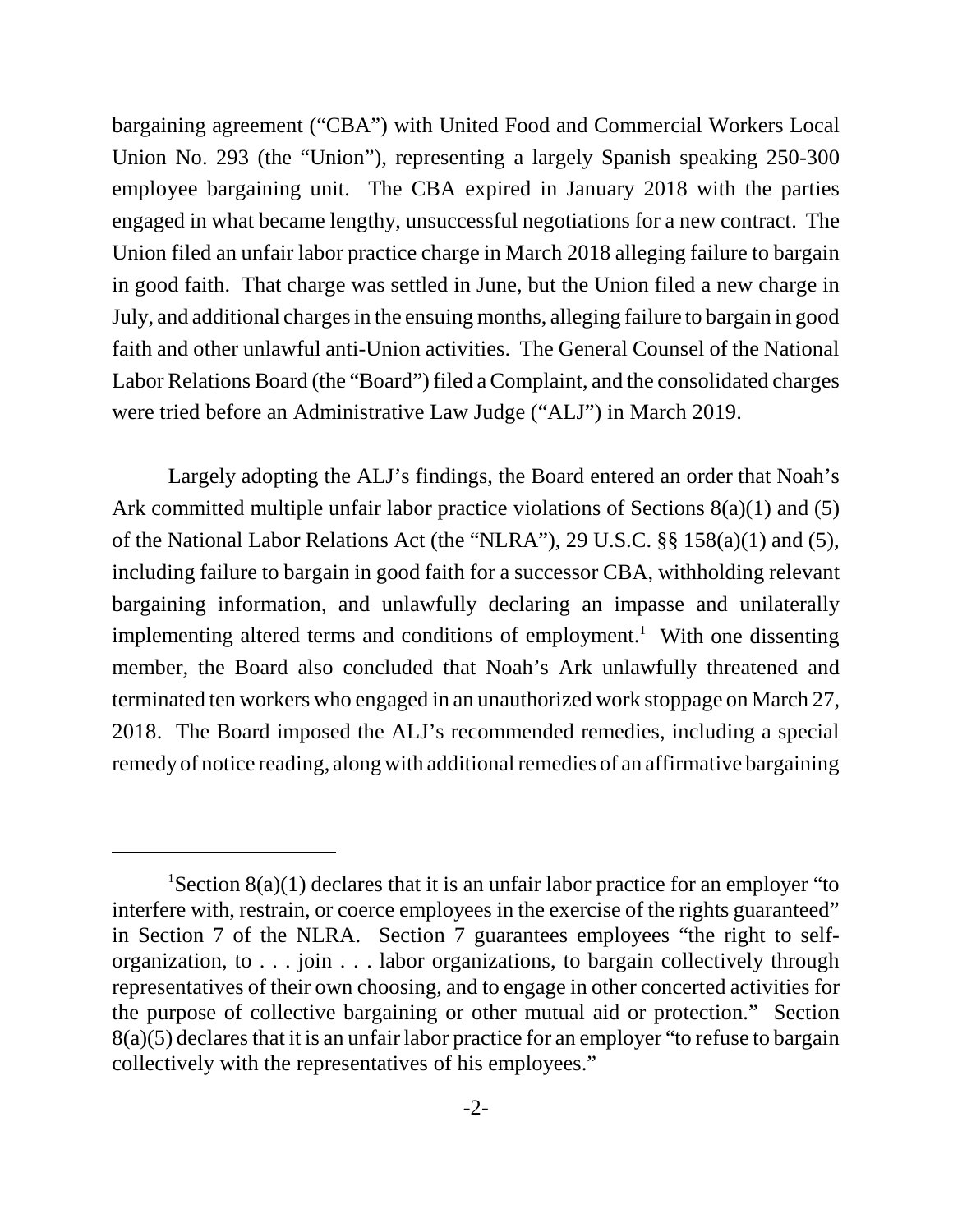order and repayment of the union's negotiation expenses. Noah's Ark Processors, Inc. d/b/a WR Reserve, 370 N.L.R.B. No. 74 (Jan. 27, 2021).

The Board petitions to enforce its order under Section 10(e), 29 U.S.C. § 160(e). In opposition, Noah's Ark argues (i) the dissenting board member correctly concluded that the ten employees terminated for an unauthorized work stoppage were not engaged in collective activity protected by Section 7 and therefore the terminations did not violate Section 8(a)(1); (ii) Noah's Ark did not violate Section 8(a)(5) in unilaterally implementing portions of its last, best, and final offer because the parties had bargained to an impasse; and (iii) the Board imposed unwarranted extraordinary remedies, as the dissenting member concluded.<sup>2</sup> After petitioning for enforcement, the Board moved for temporary injunctive relief under Section 10(e). "We will enforce the Board's order if the Board has correctly applied the law and its factual findings are supported by substantial evidence on the record as a whole . . . even if we might have reached a different decision on de novo review." Bolivar-Tees, Inc., 551 F.3d at 727 (quotations omitted). Applying this standard, we enforce the Board's order in full and deny the Section 10(e) motion as moot.

### **I. Background**

In November 2017, the Union sent Noah's Ark multiple letters requesting relevant bargaining information and attempting to schedule sessions to negotiate a successor CBA. Noah's Ark did not respond, and the existing CBA expired January 28, 2018. Noah's Ark first met with the Union in March 2018; the ten employees' unauthorized work stoppage occurred on March 27, five days later. Noah's Ark continued to withhold requested information and did not provide an initial contract

<sup>&</sup>lt;sup>2</sup>Noah's Ark did not challenge the Board's other findings and rulings. "The Board is entitled to summary enforcement of the uncontested portions of its order." NLRB v. Bolivar-Tees, Inc., 551 F.3d 722, 727 (8th Cir. 2008) (citation omitted).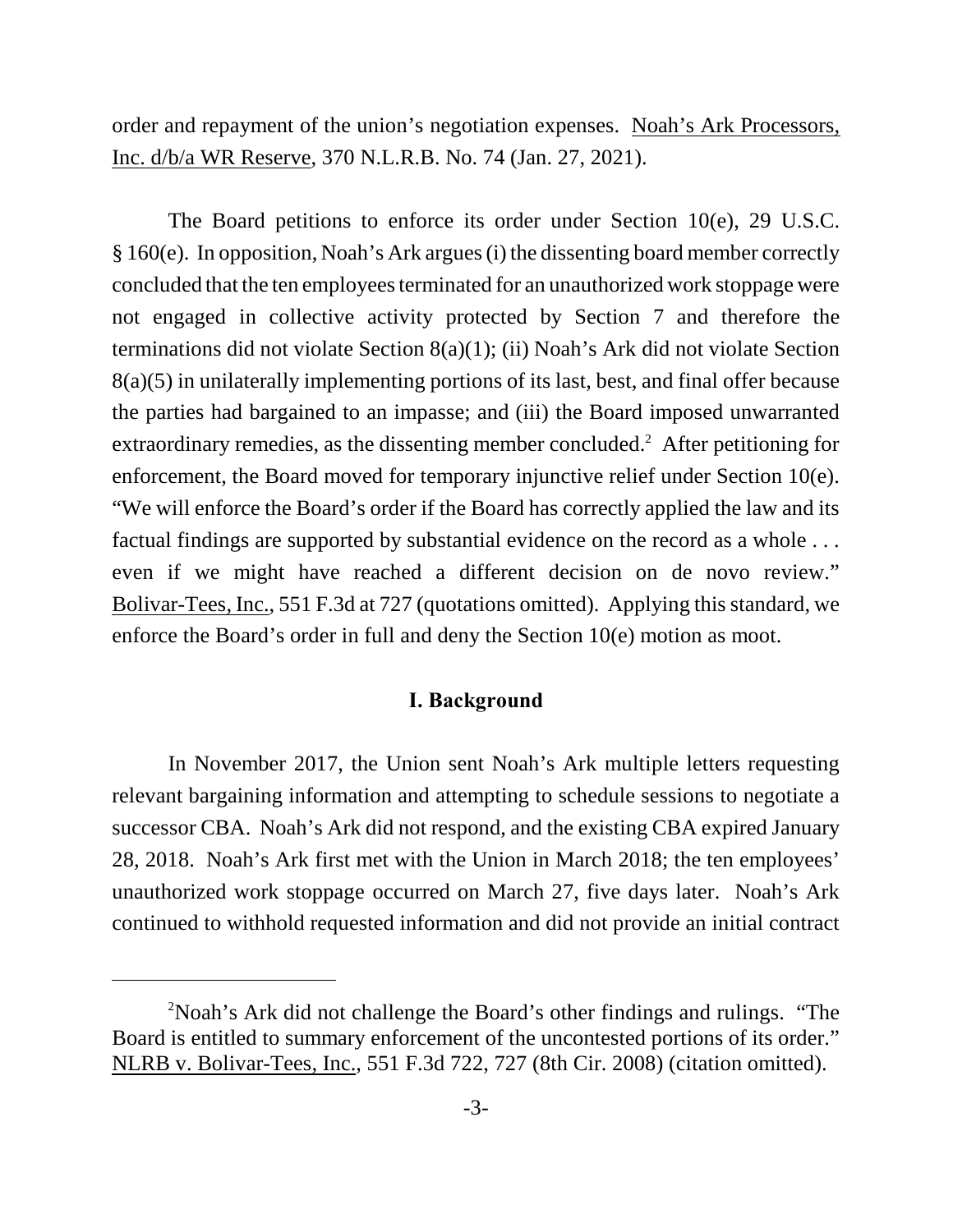proposal until May. After informal settlement of the Union's initial unfair labor practices charge, there were intermittent meetings throughout 2018, but Noah's Ark continued to withhold information, rejected Union proposals without comment, and sent representatives who lacked decision making authority to the scheduled bargaining sessions. In January 2019, Noah's Ark presented a last, best, and final offer, declared an impasse, and unilaterally implemented its terms.

The Union ultimately filed five unfair labor practices charges, which the Board's Regional Counsel consolidated into a single amended complaint filed on February 22, 2019. With these administrative proceedings pending, the Union sued for and was granted a Section 10(j) temporary injunction to restore the status quo ante in which the district court ordered Noah's Ark to rehire the ten employees terminated after the March 2018 work stoppage. Perez v. Noah's Ark Processors, LLC, No. 4:19-CV-3016, 2019 WL 2076793 (D. Neb. May 10, 2019). The court subsequently held Noah's Ark in contempt for violating this injunction by its ongoing failure to negotiate in good faith. Sawyer v. Noah's Ark Processors, LLC, No. 4:19-CV-3016, 2019 WL 5268639 (D. Neb. Oct. 17, 2019).

After a five-day hearing, the ALJ issued a decision and recommended order, finding that Noah's Ark committed multiple Section  $8(a)(1)$  and  $(5)$  violations including unjustifiably declaring an impasse and unilaterally implementing its final offer in January 2019. The ALJ also found the March 27, 2018 work stoppage was NLRA-protected collective activity and therefore Noah's Ark violated Section 8(a)(1) when it terminated ten participants. The ALJ recommended remedies that included orders to cease and desist from further NLRA violations, repay improperly withheld union dues, rescind the unilateral changes, and make whole the terminated employees. The ALJ also imposed an affirmative bargaining schedule of a "minimum of 24 hours per month . . . until an agreement or lawful impasse is reached or until the parties agree to a respite in bargaining," and a special remedy of a notice reading "to reassure employees" that Noah's Ark is bound by the NLRA.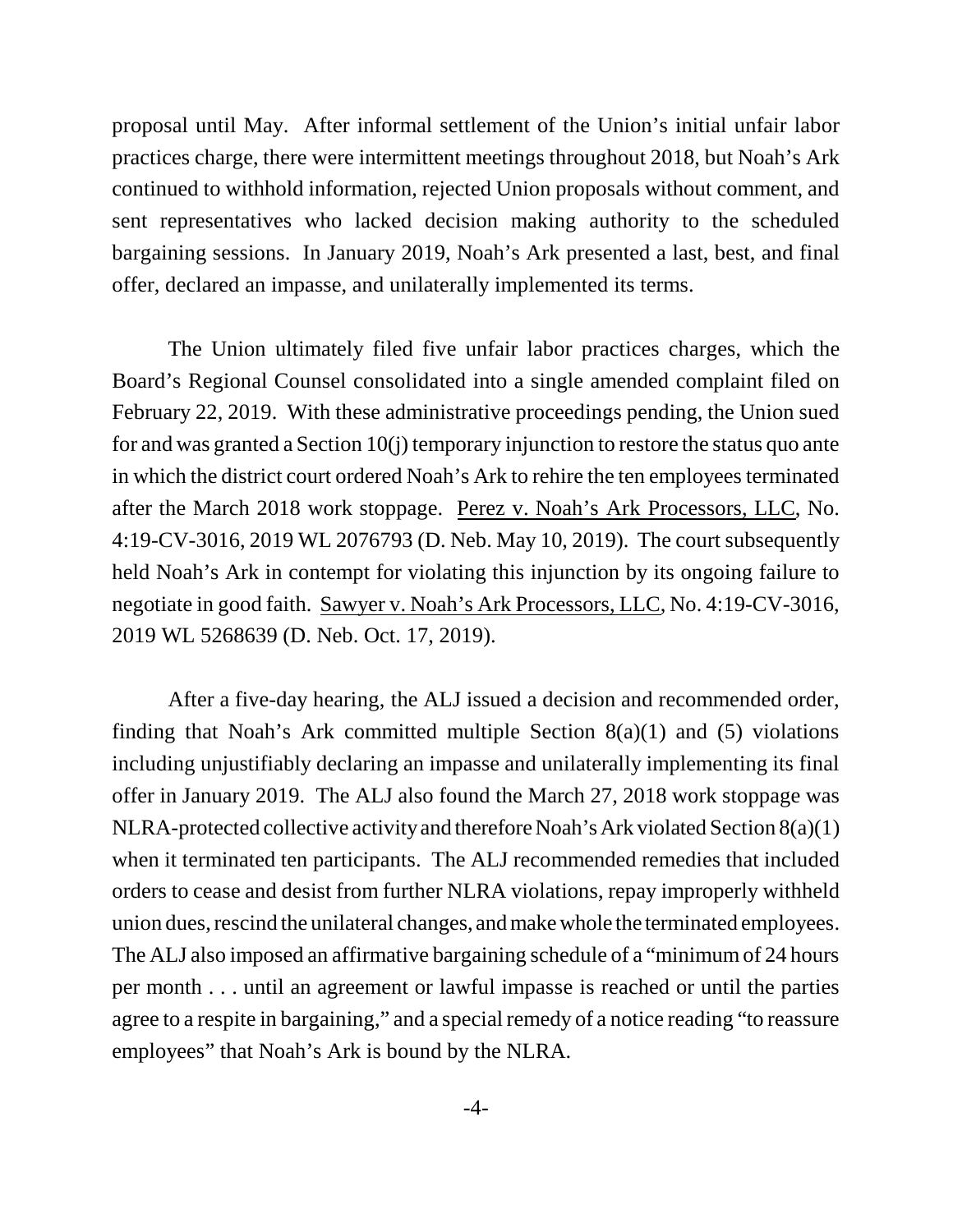A three-member panel of the NLRB affirmed most of the ALJ's findings and conclusions. The Board focused its opinion on the March 27, 2018 work stoppage, analyzing whether this "wildcat strike" was protected collective activity under the Board's decision in Silver State Disposal Service, 326 N.L.R.B. 84 (1998), an issue the ALJ did not address. Over Member Emanuel's dissent, the majority ruled this was Section 7 protected activity; thus, Noah's Ark's terminations violated Section 8(a)(1). The majority largely adopted the ALJ's remedies, including the special remedy of a notice reading, and it imposed special remedies of an affirmative bargaining order and a requirement that Noah's Ark repay the Union's negotiating expenses between March 22, 2018 and January 25, 2019. Member Emanuel dissented from the special remedies of notice reading and reimbursement of bargaining expenses.

## **II. The March 27, 2018 Work Stoppage**

On the morning of March 27, 2018, five days after the parties' first bargaining session, approximately twenty workers gathered in Noah's Ark's cafeteria rather than starting their shift on the production line. They asked to speak with their supervisor, seeking answers about rumors that Noah's Ark was paying newer workers higher wages than senior workers, in violation of the holdover CBA's pay scale.<sup>3</sup> Operations Manager Paul Hernandez met with the workers. Bilingual Union Steward Guadalupe Ortiz spoke for the workers. Hernandez told the workers "you guys either go to work,

<sup>&</sup>lt;sup>3</sup>Rates of pay are a mandatory subject of collective bargaining. Like most mandatory subjects of bargaining, the rates of pay in an expired CBA are among "the terms and conditions of employment [that] are not subject to unilateral change [by the employer after expiration], in order to protect the statutory right to bargain." Litton Fin. Printing Div. v. NLRB, 501 U.S. 190, 206 (1991); see NLRB v. Katz, 369 U.S. 736, 743 (1962). However, of significance here, "in recognition of the statutory right to strike, no-strike clauses are excluded from the unilateral change doctrine." Litton, 501 U.S. at 199. Thus, the employees in question were not *contractually* bound not to engage in a strike or work stoppage.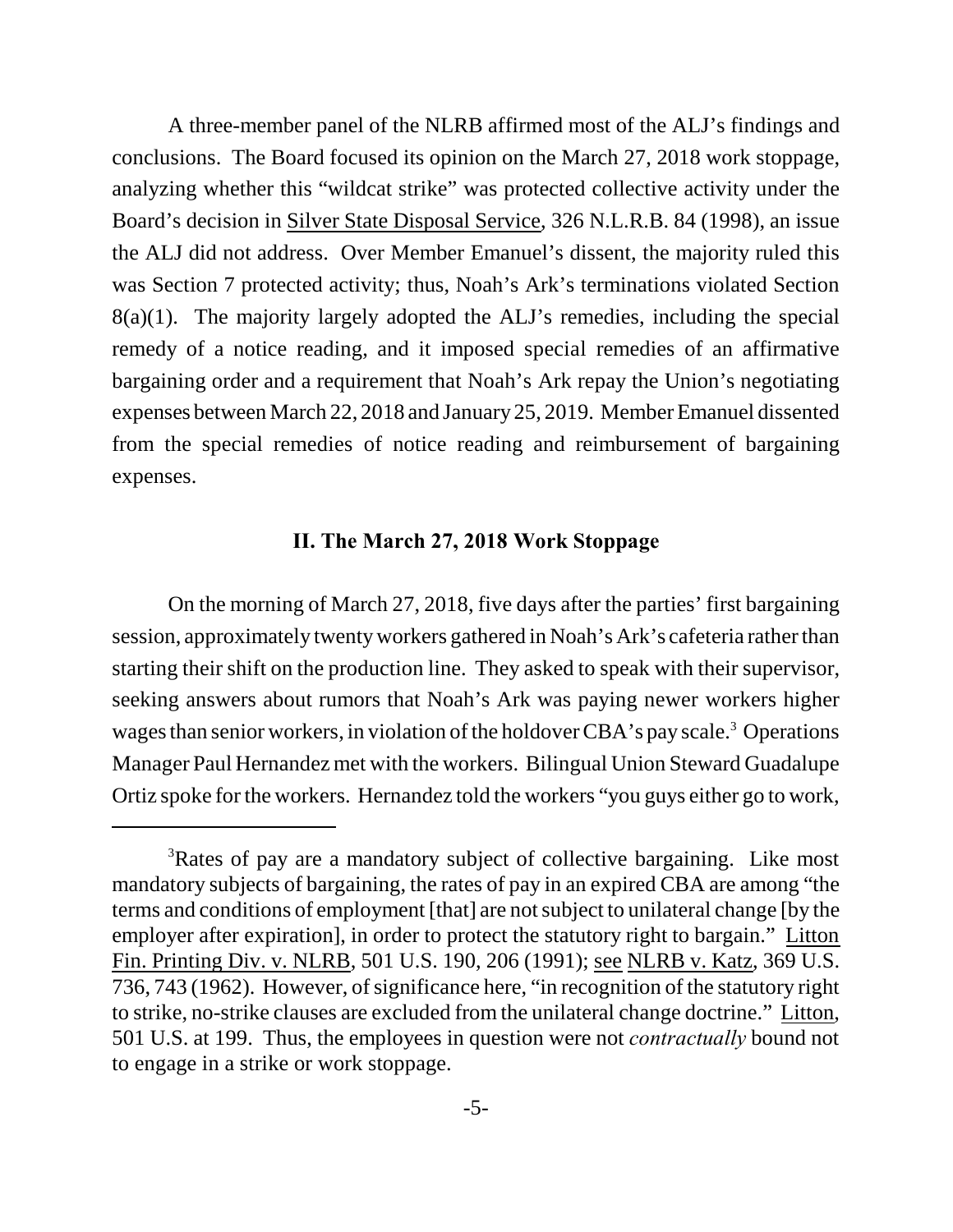leave now, or you're terminated." Some returned to work. Ten went to the parking lot, where plant manager Mike Helzer told them they could work the rest of their shift and discuss their concerns with him at the end of the day. The workers refused to return to work. Helzer threatened to call the police and Hernandez asked them to turn in their ID badges. Some workers went to the Union hall and filed a grievance, which the Union supported. Three days later, Noah's Ark submitted separation notices for the ten employees, citing voluntary resignation ("Job Abandonment") and involuntary termination ("Violation of company policy") as reasons for separation.

Citing Atlantic Scaffolding Co., 356 N.L.R.B. 835 (2011), a case involving a work stoppage by employees *not represented by a union*, as "directly on point," the ALJ found that the ten employees' "concerted work stoppage to protest wage disparities and demand increases to address the disparities" was protected activity, and therefore Noah's Ark violated Section 8(a)(1) when it threatened and then terminated them. In its exceptions to the ALJ's finding, Noah's Ark proffered three alternative arguments, two of which are briefly repeated in opposing the Board's Application to Enforce. Those two arguments require little discussion.

First, Noah's Ark argues the workers were not fired at all; they voluntarily abandoned their jobs. However, substantial evidence supports the Board's finding the workers were fired. Noah's Ark managers told the employees to go home if they would not work, required them to turn in their ID badges, and threatened to call the police if they did not leave. "It is sufficient if the words or action of the employer would logically lead a prudent person to believe his or her tenure has been terminated." Nations Rent, Inc., 342 N.L.R.B. 179, 179-80 (2004) (cleaned up), quoting NLRB v. Trumbull Asphalt Co., 327 F.3d 841, 843 (8th Cir. 1964). There is no evidence the employees intended to abandon their employment.

Second, Noah's Ark argues that, even if the employees were fired, there was no Section § 8(a)(1) violation because the Board's General Counsel failed to prove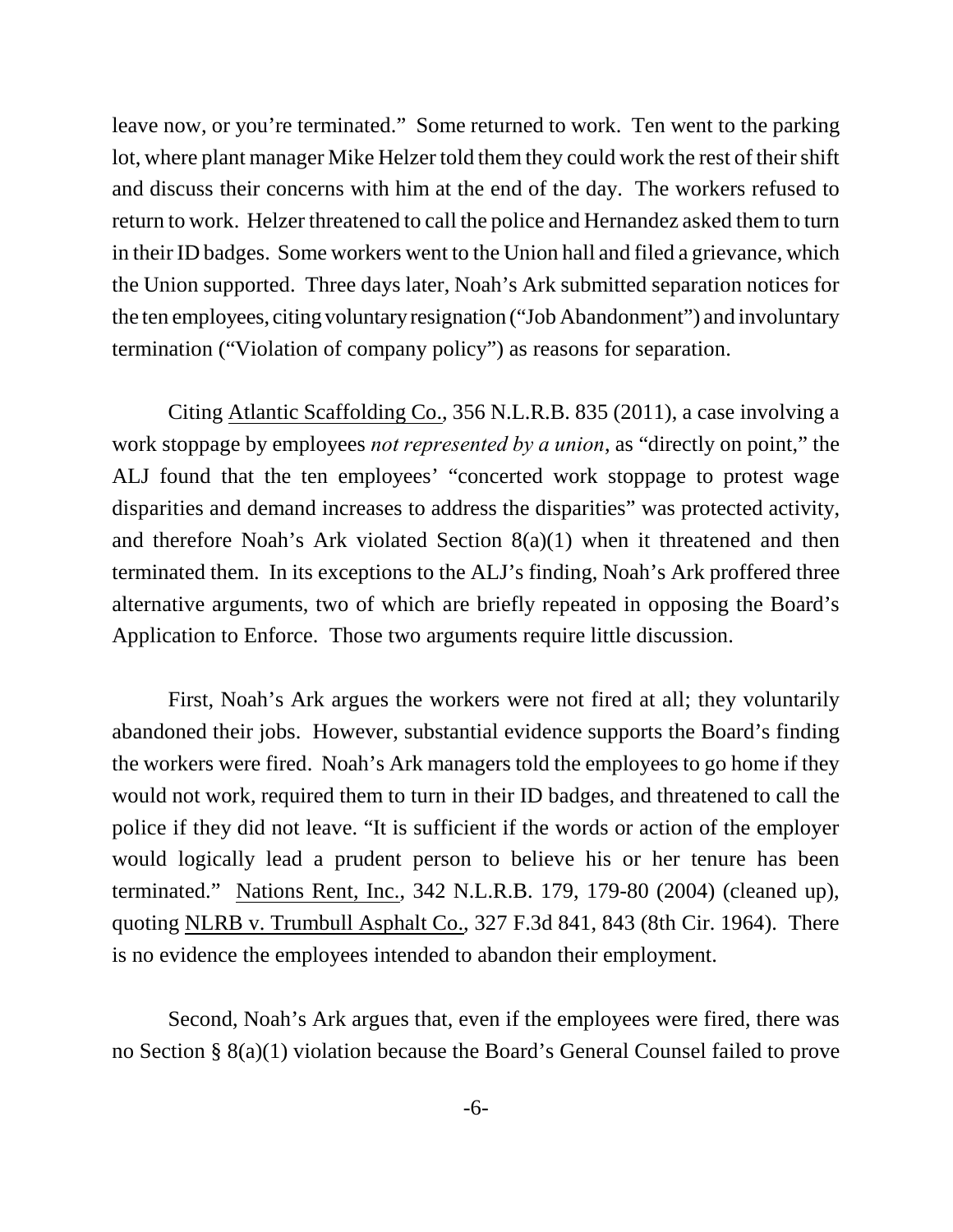that the terminations were motivated by protected activity (typically anti-union animus), applying the Board's test when an employer's motive is at issue. See Wright Line, 251 N.L.R.B. 1083, 1089 (1980), enforced on other grounds, 662 F.2d 899 (1st Cir. 1981), cert. denied, 455 U.S. 989 (1982); see generally Tschiggfrie Properties, Ltd. v. NLRB, 896 F.3d 880, 885-87 (8th Cir. 2018). We agree with the Board that, where "employees are terminated for engaging in a protected concerted work stoppage, Wright Line is not the appropriate analysis, as the existence of the  $8(a)(1)$ violation does not turn on the employer's motive." Atlantic Scaffolding Co., 356 N.L.R.B. at 838. Discharging employees for participating in a lawful strike violates Section 8(a)(1) regardless of the employer's motive. Here, it is undisputed that the ten employees were terminated *because of* their unauthorized work stoppage.

This conclusion brings us to Noah's Ark's third argument, which is the nub of whether to enforce this portion of the Board's order -- was the unauthorized work stoppage concerted activity protected by Section 7 of the NLRA? As a general matter, the NLRA protects strikes,<sup>4</sup> recognizing that a strike is one collective way for employees not represented by a union to pressure their employer to bargain collectively. As the Supreme Court said in NLRB v. Insurance Agents' International Union, 361 U.S. 477, 495 (1960), "the use of economic pressure by the parties to a labor dispute . . . is part and parcel of the process of collective bargaining." Thus, if the employees in question had not been represented by the Union, their collective work stoppage to protest Noah's Ark's failure to abide by its wage rate promises in the holdover CBA would be lawful protected activity, absent violence or a contractual obligation not to strike. See, e.g., NLRB v. Wash. Aluminum Co., 370 U.S. 9 (1962) (work stoppage protesting cold work conditions protected); JCR Hotel, Inc. v. NLRB, 342 F.3d 837, 840-41 (8th Cir. 2003) (walkout to protest work conditions).

<sup>&</sup>lt;sup>4</sup>Section 13 of the NLRA, 29 U.S.C. § 163, provides that "[n]othing in this [Act] ... except as specifically provided for herein, shall be construed so as either to interfere with or impede or diminish in any way the right to strike, or to affect the limitations or qualifications on that right."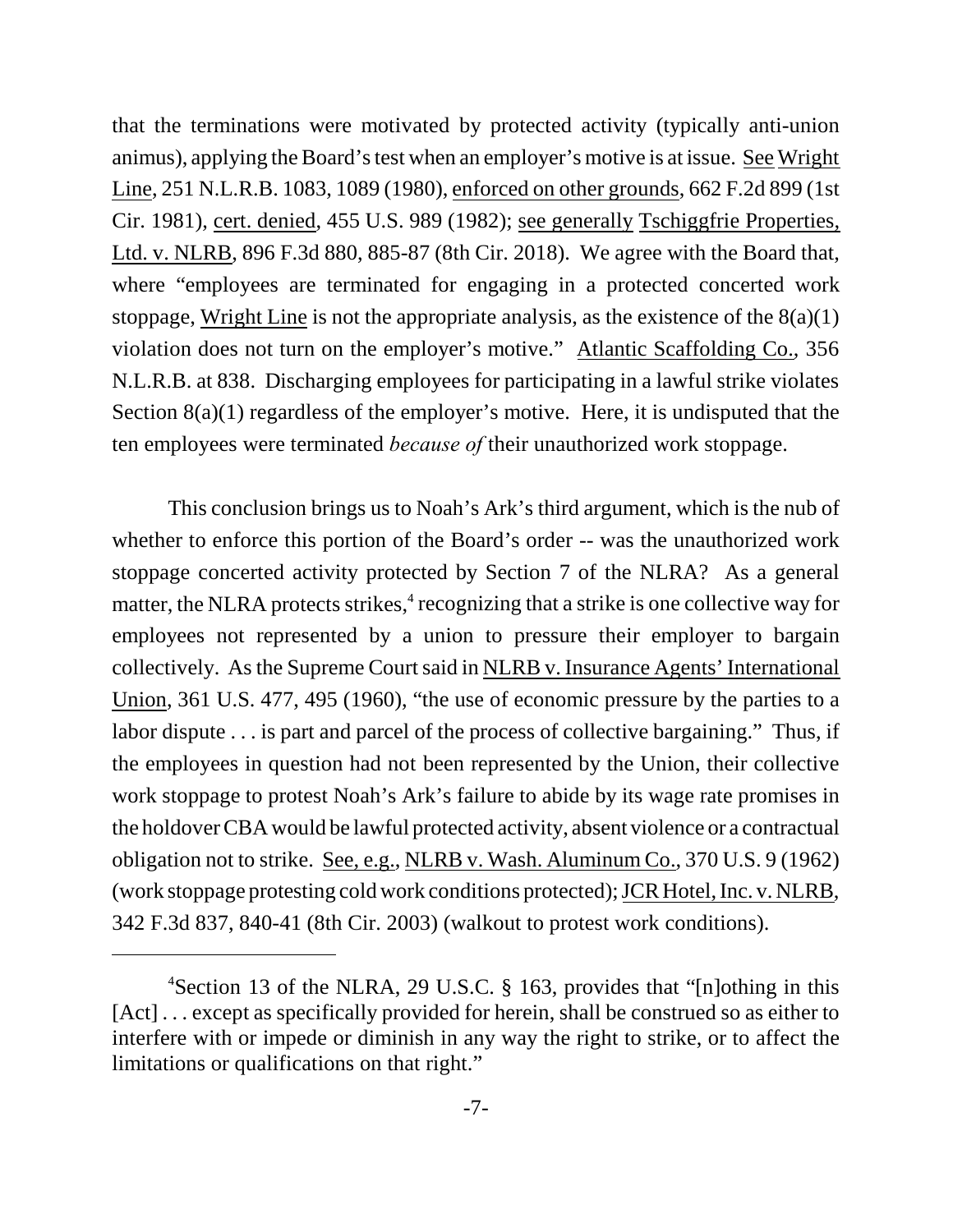In this case, however, the employees were represented by a Union that was engaged in collective bargaining for a successor CBA and which did not authorize the employees' spontaneous work stoppage. In its Brief in Support of Exceptions to the ALJ's Decision, Noah's Ark argued:

[W]hen employees designate and join a union, the union is given the exclusive right to collectively bargain with their employer concerning the terms and conditions of work. 29 U.S.C. § 159(a). Therefore, when employees go on strike without union authorization, they are engaging in an illegal, unauthorized work stoppage under the NLRA. See Emporium Capwell Co. v. Western Addition Community Organization, 420 U.S. 50 (1975) (holding that wildcat strikers are bargaining separately and are therefore not protected by the NLRA).

In rejecting this argument, the Board majority concluded, applying its prior decision in Silver State: "Unlike in Emporium Capwell, the strikers here did not seek to circumvent the Union and bargain separately with [Noah's Ark], and the Union did not oppose the strikers' work stoppage." Dec. & Order p.2 n.8. The dissenting member argued, "my colleagues have misapplied the Silver State test." Dec. & Order p.9. Noah's Ark urges us to adopt the dissenting member's analysis.<sup>5</sup>

The Supreme Court's decision in Emporium Capwell confirmed that collective strikes or work stoppages by employees without their union's prior authorization must be analyzed in the context of Section 9 of the NLRA, which provides that a

<sup>5</sup>We reject as clearly contrary to the administrative record the Board's assertion that Noah's Ark failed to preserve this issue under Section 10(e). Its Exceptions to the ALJ's decision relied on Emporium Capwell to argue the work stoppage was unprotected by Section 7. The Board responded to this argument with an analysis based on its Silver State decision, which the General Counsel *had not even cited* in responding to the Exceptions. Noah's Ark plainly "apprised the Board that it intended to press the question now presented to us." NLRB v. Monson Trucking, Inc., 204 F.3d 822, 826 (8th Cir. 2000) (cleaned up).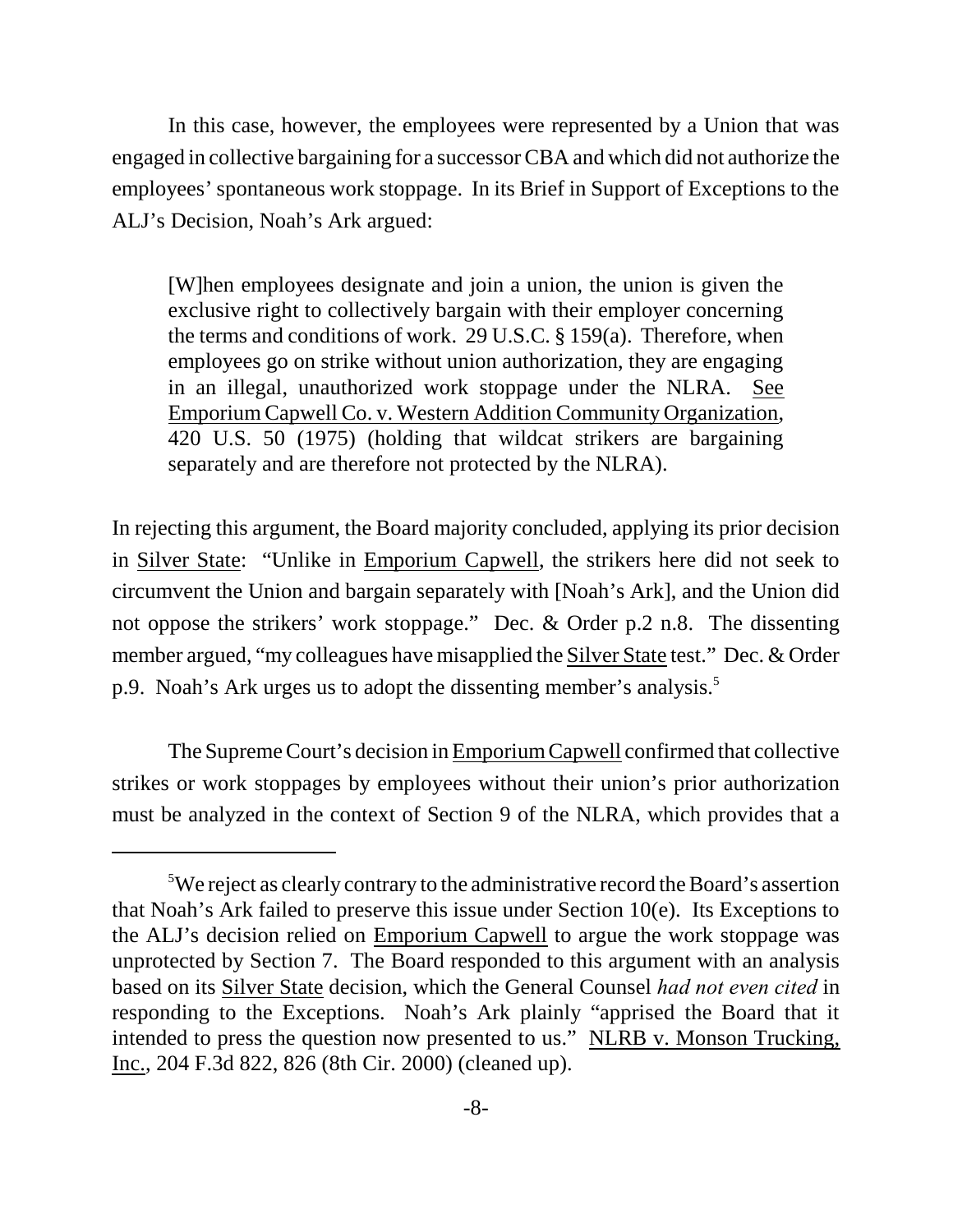properly-elected union serves as the "exclusive representative[]" of the employees in negotiating the terms and conditions of employment. 29 U.S.C. § 159(a). In Emporium Capwell, a group of unionized department store workers picketed the store, demanding to bargain with their employer regarding issues of racial discrimination the union preferred to address through CBA grievance procedures. The union's secretary-treasurer urged the employees to rely on the grievance process, and the employer warned the employees they might be fired if their picketing and public statements continued. When the employees repeated these activities, two were fired. 420 U.S. at 52-56. The Board's General Counsel filed a Section  $8(a)(1)$ complaint, which the Board rejected, concluding the employees actions were not concerted activity protected by Section 7 because "protection of such an attempt to bargain would undermine the statutory system of bargaining through an exclusive, elected representative." Id. at 58. The court of appeals reversed because "concerted activity directed against racial discrimination enjoys a 'unique status' by virtue of" Title VII of the Civil Rights Act of 1964. Id.

The Supreme Court reversed the court of appeals. It first noted that the rights guaranteed by Section 7 are collective rights, "protected not for their own sake but as an instrument of the national labor policy of minimizing industrial strife by encouraging the practice and procedure of collective bargaining." Id. at 62 (quotations omitted). Both the employer and the union as exclusive bargaining representative "have strong and legitimate objections to bargaining on several fronts over the implementation of the right to be free of [racial] discrimination." Id. at 70. Accordingly, the dissident employees' actions demanding to bargain separately from their union were not protected by Section 7, and their termination did not violate Section  $8(a)(1)$ .

In the nearly fifty years since Emporium Capwell was decided, the Board and reviewing courts have agreed that decision did not "strip the NLRA's protection from all wildcat strikes." CC1 Ltd. P'ship v. NLRB, 898 F.3d 26, 34 (D.C. Cir. 2018).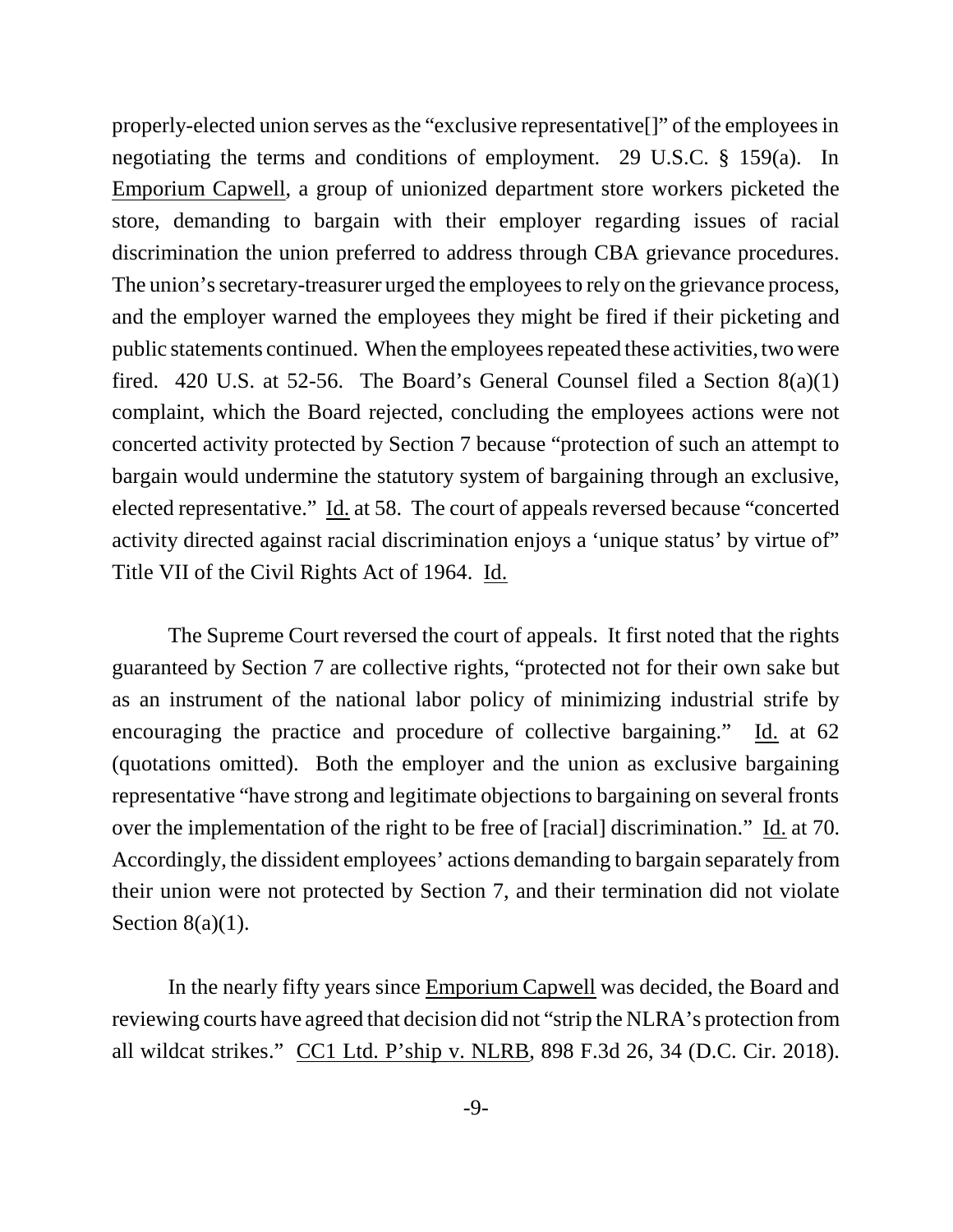Rather, a case-by-case analysis is needed to determine whether a particular concerted work stoppage is protected by Section 7. See, e.g., E. Chicago Rehab. Ctr., Inc. v. NLRB, 710 F.2d 397, 400-03 (7th Cir. 1983), cert. denied, 465 U.S. 1065 (1984); NLRB v. Bridgeport Ambulance Serv., 966 F.2d 725, 729 (2d Cir. 1992). The Board addressed this issue in Silver State, though only the concurring member discussed Emporium Capwell in detail. 326 N.L.R.B. at 85 n.8, 103-104. Silver State involved a work stoppage that allegedly violated the no-strike clause of an unexpired CBA, but its analysis has been extended to other contexts, including unauthorized work stoppages. See, e.g., CC1 Ltd. P'ship, 898 F.3d at 30.

In Silver State, the employer terminated a garbage truck driver who had served as president of an employee committee that picketed the employer's headquarters to demonstrate dissatisfaction with the employer and their union. A few days later, the truck driver arrived to pick up his last paycheck and began speaking about his termination. A crowd of employees gathered outside the facility, refused to begin their shift, and gathered in a nearby vacant lot when police arrived and directed them to leave the facility. When a supervisor appealed to them to return to work, the employees attempted to comply but were turned away by the employer's security staff; 71 were then terminated for an unauthorized work stoppage. The employees grieved their termination; the union met with the employer to urge their reinstatement.

After a hearing, the ALJ concluded that Emporium Capwell did not apply because, while the committee's earlier picketing was inconsistent with the union's exclusive representation, the later work stoppage was "exclusively related to the termination of Crockett and the processing of his grievance." 326 NLRB at 104. The ALJ found the work stoppage unprotected under the CBA's no-strike clause but condoned by the employer. Therefore, the termination violated Section 8(a)(1). Reaching the same result by a different path, the Board found that the employer "has not established that the work stoppage violated the no-strike clause" and therefore "the employees did not lose the protection of the Act." Id. at 85. The panel majority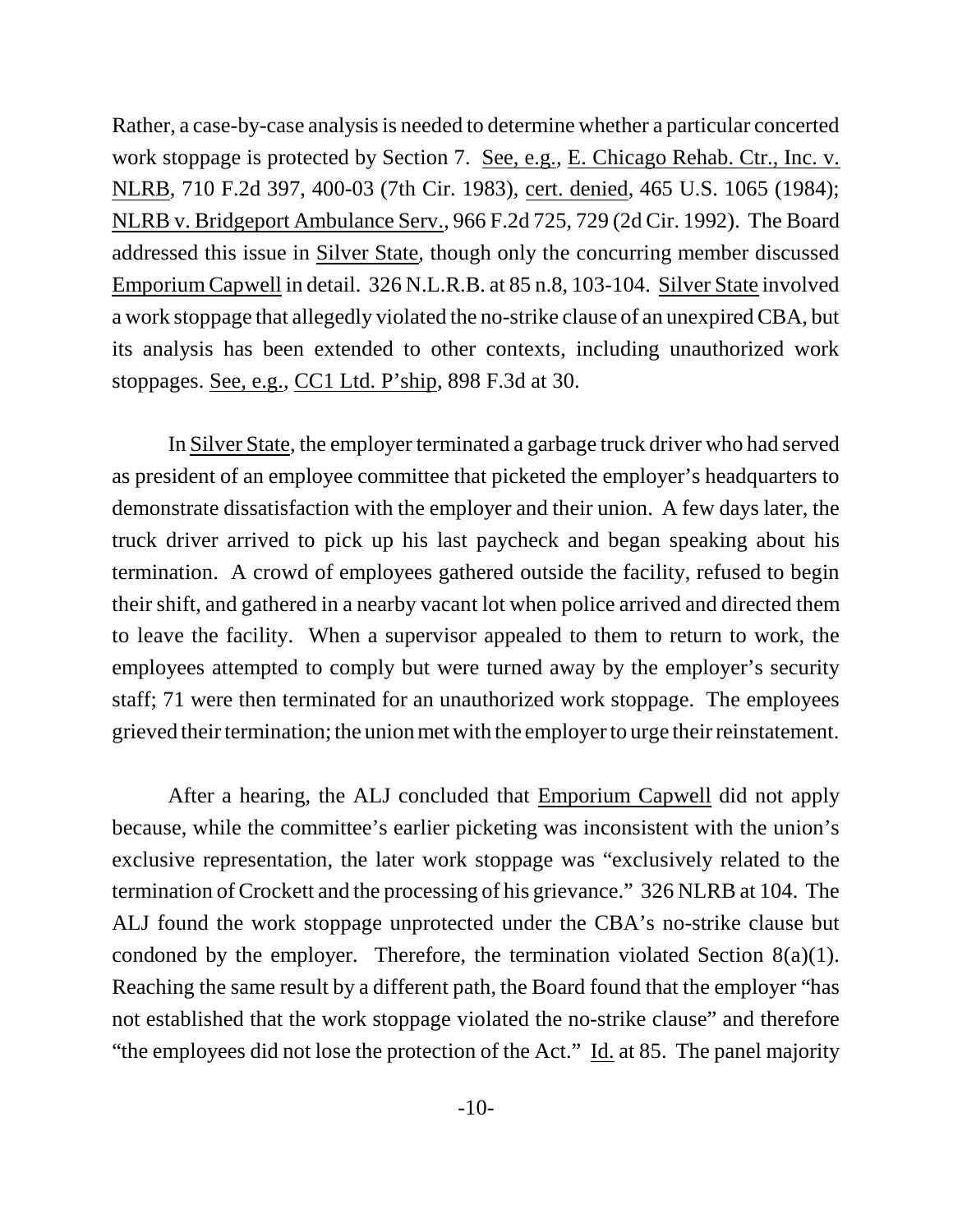adopted the ALJ's Emporium Capwell analysis in a footnote. Id. at 85 n.8. Chairman Gould, concurring, addressed this issue at length:

[Prior Board decisions] proceed on the assumption that, if there is an identity or similarity of objectives between the union and individual employees, an unauthorized stoppage is protected under the Act.... This approach . . . is both naive and misguided.

\* \* \* \* \*

[T]he fact of the matter is that, generally speaking, union and employee goals . . . both before and during negotiations and indeed right through the 11th hour, are going to be nearly identical if not synonymous. Both . . . want to improve the living standards and protect the job security of the employees. This is as it should be.

\* \* \* \* \*

[T]he Board should discard the thesis that disagreement or agreement about the substantive goals of the strike is relevant to the protected status of the workers conduct. The key consideration in determining whether the worker's conduct undermines or derogates the exclusive bargaining representative concept is whether there is some consistency or accord between the union and the strikers on the question of strategy and timing.

\* \* \* \* \*

[I]t is consensus about strategy that the Board should look to, not identity of substantive goals as it has in the past. . . . If, for instance, a union wants to delay use of the strike weapon to a time that it deems to be more propitious, it is hard to imagine something that is more inconsistent with the exclusivity concept than a strike at another time. Yet, under the Board's present approach, so long as identity of substantive goals is found to exist, the activity is protected. This approach creates havoc with union policy, good industrial relations, and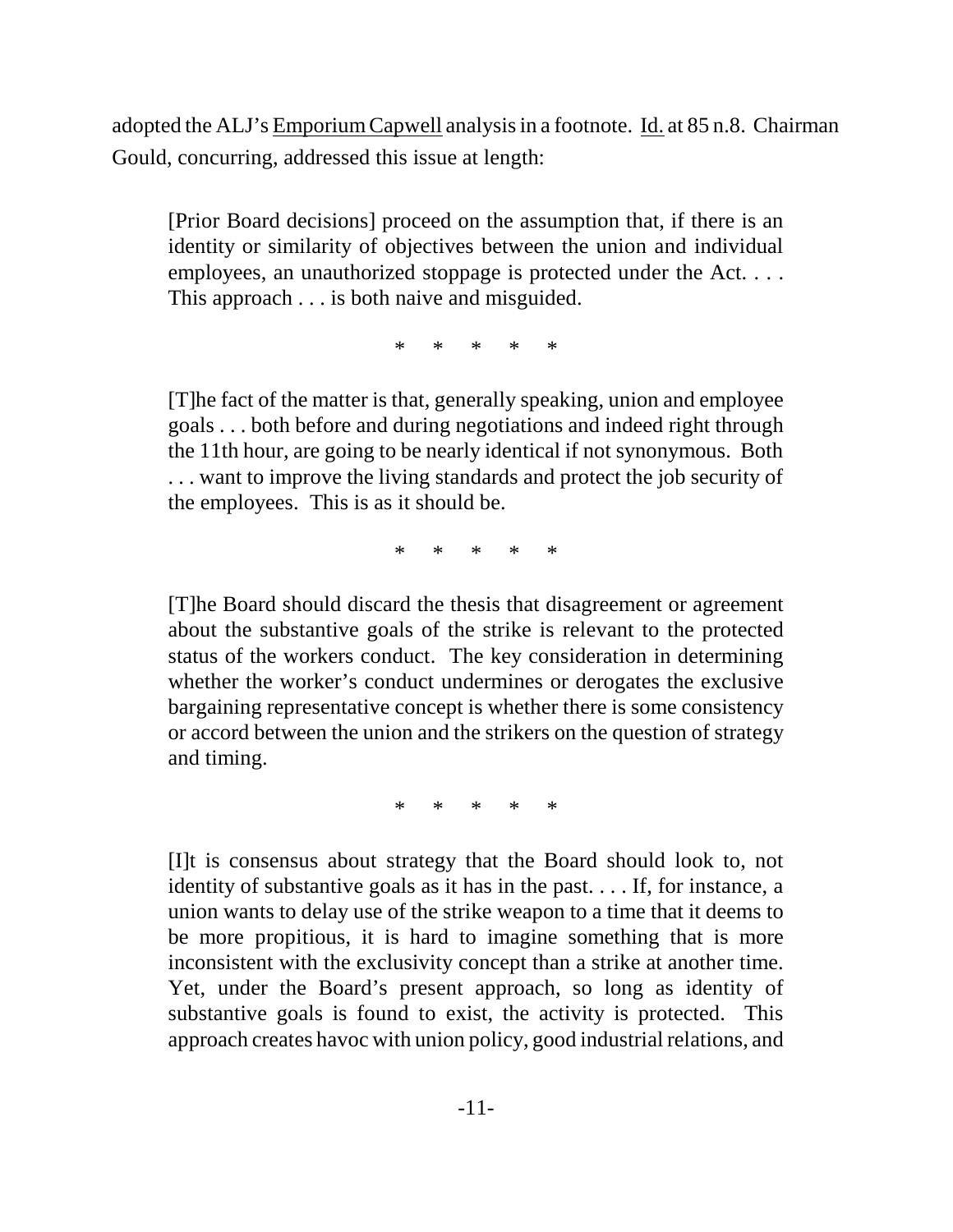the sound administration of our Act . . . . And it promotes the balkanization with which Emporium is at war.

Id. at 89-90.

Unfortunately, the Board has not followed Chairman Gould's sound advice regarding the Supreme Court's controlling interpretation of the relationship between Section 7, Section 8(a)(1), and Section 9(a) in Emporium Capwell. In this case, for example, both the panel majority and dissent stated that the Board determines whether an unauthorized work stoppage is protected "by considering (1) whether the employees were attempting to bypass their union and bargain directly with the employer, and (2) whether the employees' position was inconsistent with the union's position." Dec. & Order p.2. $6$  Here, the ten employees questioned management whether Noah's Ark was complying with terms and conditions of the holdover CBA. Without question, as Chairman Gould explained, the Union would share the employees' substantive position on this issue. Indeed, the Union's duty as exclusive representative arguably required it to pursue the employees' position, by grievance or otherwise. Thus, if the Board had held that the employees' work stoppage was protected concerted activity *merely because* it was not inconsistent with the Union's unstated position on this issue, we would decline to enforce this part of the Board's order as inconsistent with the Supreme Court's decision in Emporium Capwell.

But the Board did not decide the protected activity issue on this narrow basis. It ruled that the work stoppage was not unprotected primarily because Noah's Ark

<sup>&</sup>lt;sup>6</sup>As Member Emmanuel noted, questions remain whether the **Silver State** analysis is consistent with Emporium Capwell. See CC 1 Ltd. P'ship, 368 N.L.R.B. No. 84, slip. op. at 3 fn. 6 (2019). At oral argument, counsel for the Board stated that the Board is now focusing more on that Supreme Court interpretation of the NLRA. Cf. MikLin Enterprises, Inc. v. NLRB, 861 F.3d 812, 823-24 (8th Cir. 2017) (en banc).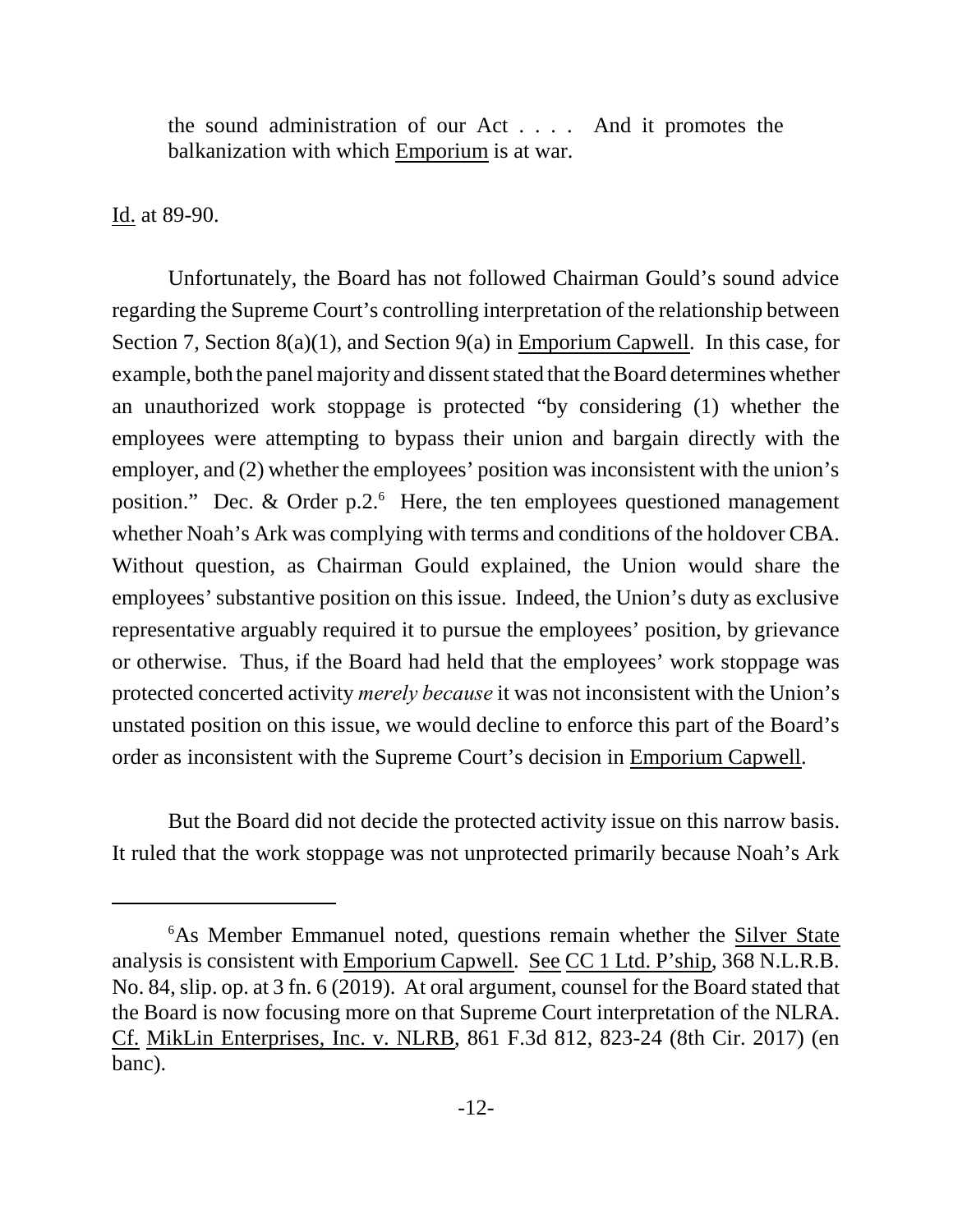"has not proven that the ten employees attempted to circumvent their union and bargain directly with the employer." Dec. & Order p.3. Substantial evidence in the administrative record supports this finding. There is no direct evidence the work stoppage was an attempt to bypass the Union and negotiate directly with Noah's Ark. Indeed, the employees rejected the plant manager's offer to meet and discuss the issue after work that day. The workers were not trying to bargain for terms separate from the Union's negotiation; rather, the work stoppage was an attempt to enforce seniority pay provisions the Union previously negotiated in the holdover CBA.

In dissent, Member Emanuel interpreted this event as evidence the workers "wanted to discuss wages right then and there, at a time when a responsible union official was absent." Dec. & Order p.10. But given how quickly the events of March 27 escalated after the workers informally sought answers to their being fired, and given the union steward's lack of authority to commence the grievance process while serving as their interpreter, the employees' actions show understandable impatience but not a demand or even a desire to take over the Union's exclusive bargaining authority. The events on March 27 are analogous to the circumstances in Silver State, where a "brief and spontaneous, concerted work stoppage" quickly escalated when the employer called the police and then terminated the employees instead of allowing them to return to work. Silver State, 326 N.L.R.B. at 84-87. The dissenting Member reasoned that because formal negotiations had just begun, the goals of the work stoppage could not be consistent with a Union position that did not yet exist. We agree that is a relevant factor. But Noah's Ark's bargaining intransigence and failure to share relevant information had delayed negotiations for a successor CBA. More significantly, the employees on March 27 questioned Noah's Ark's compliance with the holdover CBA, not what was being bargained for the future. That was a subject for a grievance, which the Union immediately commenced.

In other cases applying Emporium Capwell and Silver State, the Board and reviewing courts have taken a similarly fact-intensive approach in determining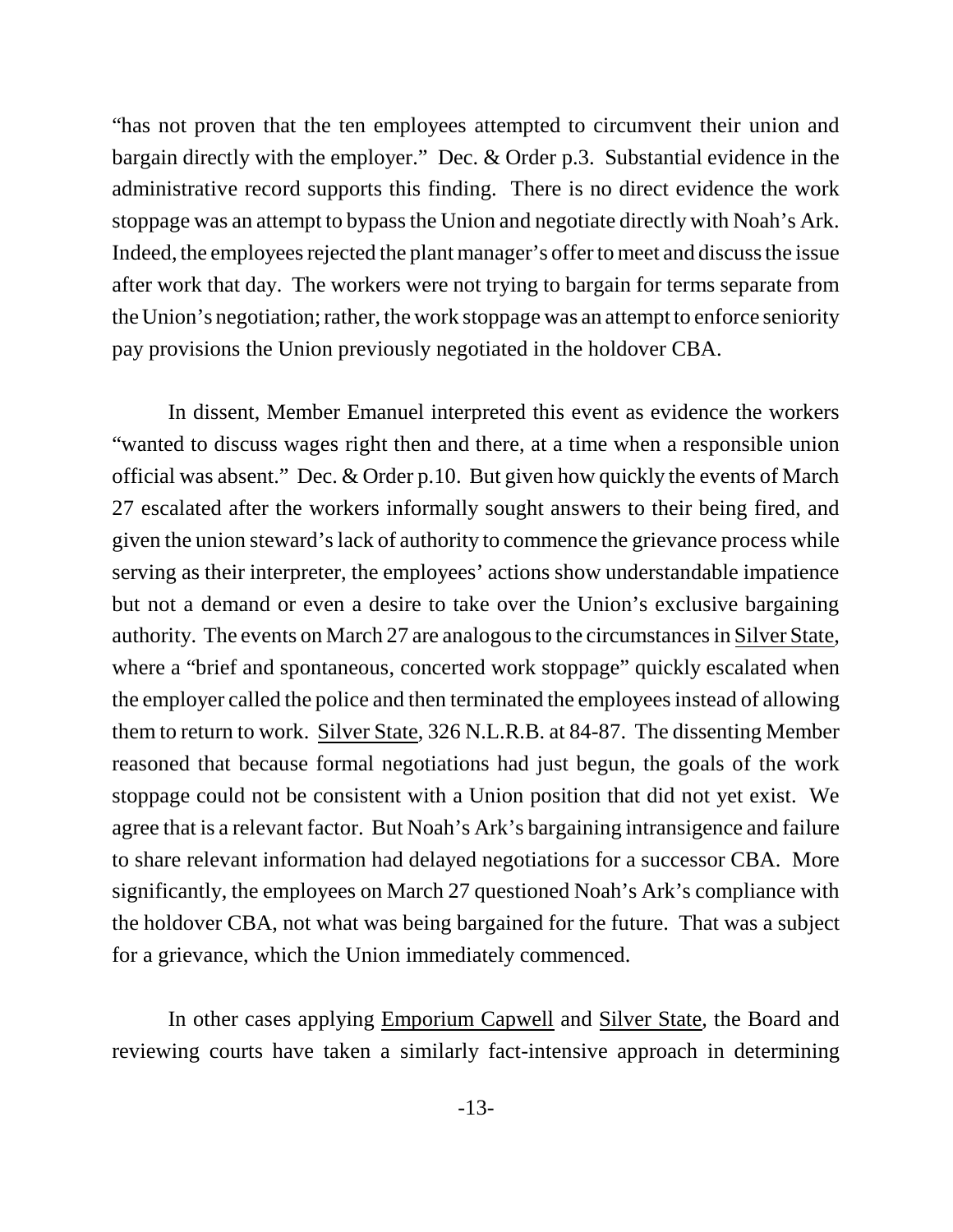whether unauthorized concerted activities that would otherwise be protected lost that protection because they interfered or were inconsistent with their union's right of exclusive representation. See Bridgeport Ambulance Serv., 966 F.2d at 729 (protected walkout protesting work conditions and a discharge "did not denigrate the Union's role as collective bargaining representative"); E. Chicago Rehab. Ctr., 710 F.2d at 399-400 (walkout protesting unilateral change to lunch breaks protected even though union actively negotiating the issue); Dreis & Krump Mfg. Co. Inc. v. NLRB, 544 F.2d 320, 325-27 (7th Cir. 1976) (protected independent leafletting activity sought "not to disparage the established [grievance] procedure but to enhance it"); NLRB v. A. Lasaponara & Sons, Inc., 541 F.2d 992, 998-99 (2d Cir. 1976) (one-day strike protesting Palm Sunday work schedule not an attempt to bypass the union), cert. denied, 430 U.S. 914 (1977); Industrial Hard Chrome, Ltd., 352 N.L.R.B. 298, 310-11 (2008) (protected work stoppage protesting supervisor's mistreatment not an attempt to bypass the union or engage in direct bargaining); United Cable Television Corp., 299 N.L.R.B. 138, 142-43 (1990) (letter to employees advocating higher wages did not seek to usurp or replace the union).

After careful review of the record on this issue, we agree with the Board majority that Noah's Ark failed to establish that the Union's Section 9(a) right to be the ten employees' exclusive bargaining representative made their spontaneous work stoppage -- a concerted attempt to question their terms and conditions of employment -- unprotected activity under Emporium Capwell. As Judge Gerrard aptly summarized this issue in Perez, "having done everything it could to marginalize the Union, Noah's Ark shouldn't be allowed to rely on the Union's survival to justify firing employees who would otherwise have clearly been engaged in concerted activity protected by § 7." 2019 WL 2076793 at \*8. Accordingly, we enforce the Board's determination that Noah's Ark violated Section 8(a)(1) when it terminated the ten employees.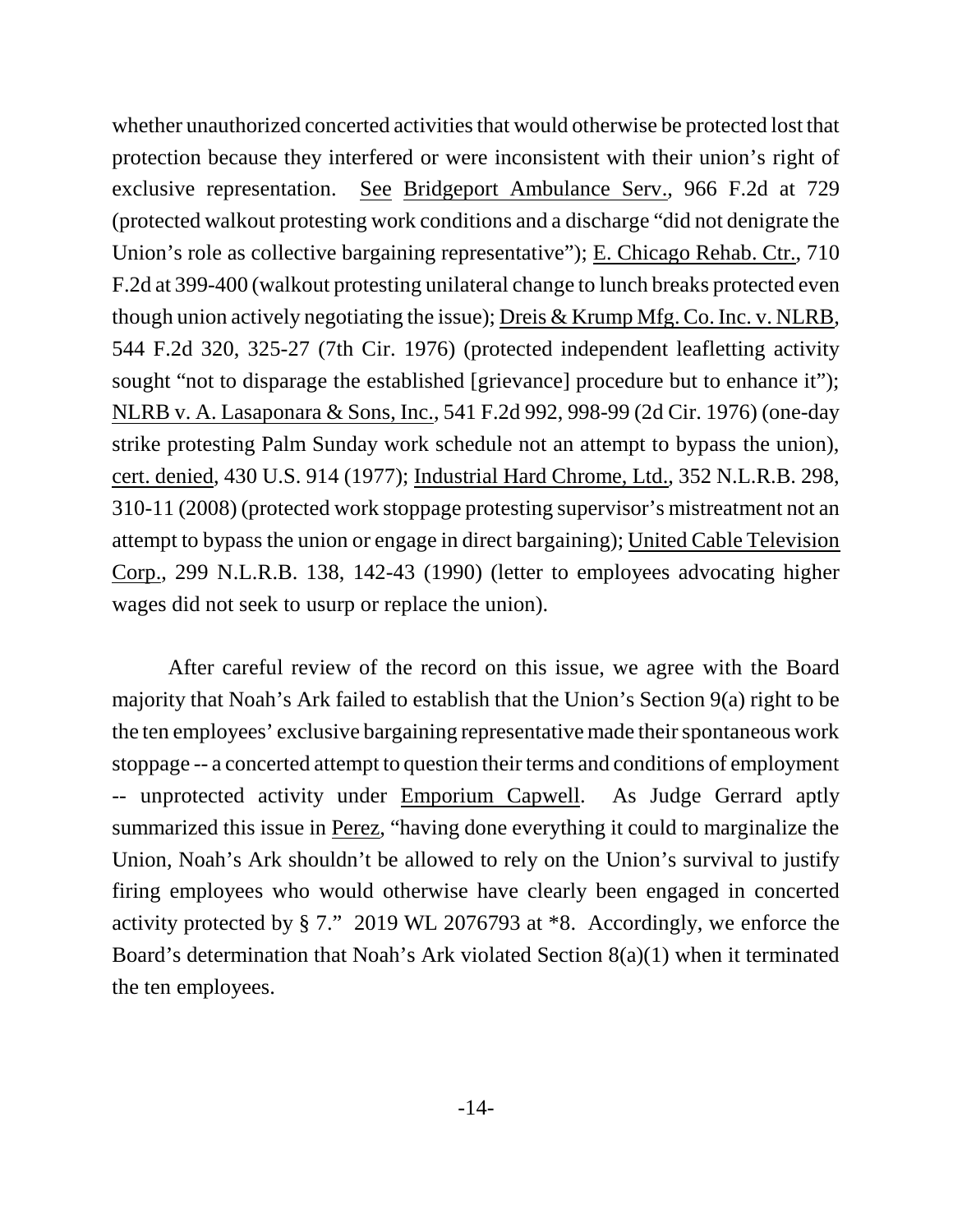### **III. The Impasse and Unilateral Implementation Issue**

On January 30, 2019, a year after expiration of the holdover CBA, Noah's Ark declared a bargaining impasse and unilaterally implemented its last, best, and final offer. Changes included removing maintenance employees from the bargaining unit, eliminating dues check offs and safety inspections, and limiting Union access. "[W]hen the parties have bargained to an impasse, the employer may unilaterally change terms and conditions of employ, so long as these changes are consistent with offers that the union has rejected." United Paperworkers Int'l Union v. Champion Int'l Corp., 81 F.3d 798, 802 (8th Cir. 1996). Based on its finding of overall bad faith bargaining, the ALJ found, and the Board agreed, that Noah's Ark violated Section 8(a)(1) and (5) by unlawfully declaring an impasse and unilaterally modifying the terms and conditions of employment. Noah's Ark appeals the Board's determination that the parties had not negotiated to an impasse when it implemented its last best offer. We review whether substantial evidence supports the Board's finding that Noah's Ark did not negotiate to a valid impasse. NLRB v. Whitesell Corp., 638 F.3d 883, 890 (8th Cir. 2011).

Though "impasse" is an often-used word whose meaning is commonly understood, in this context it is an imprecise term of art. "Given the many factors commonly itemized by the Board and courts in impasse cases, perhaps all that can be said with confidence is that an impasse is a 'state of facts in which the parties, despite the best of faith, are simply deadlocked.'" Laborers Health & Welfare Trust Fund v. Advanced Lightweight Concrete Co., 484 U.S. 539, 543 n.5 (1988), quoting R. Gorman, Basic Text on Labor Law: Unionization and Collective Bargaining 448 (1976). However, because unilateral implementation "is a circumvention of the [NLRA] duty to negotiate," Katz, 369 U.S. at 743, one factor is a prerequisite to a finding of impasse -- "An impasse presupposes a reasonable effort at goodfaith bargaining." Public Serv. Co. of Okla. v. NLRB, 318 F.3d 1173, 1180 (10th Cir. 2003) (quotation omitted). Noah's Ark did not satisfy this prerequisite.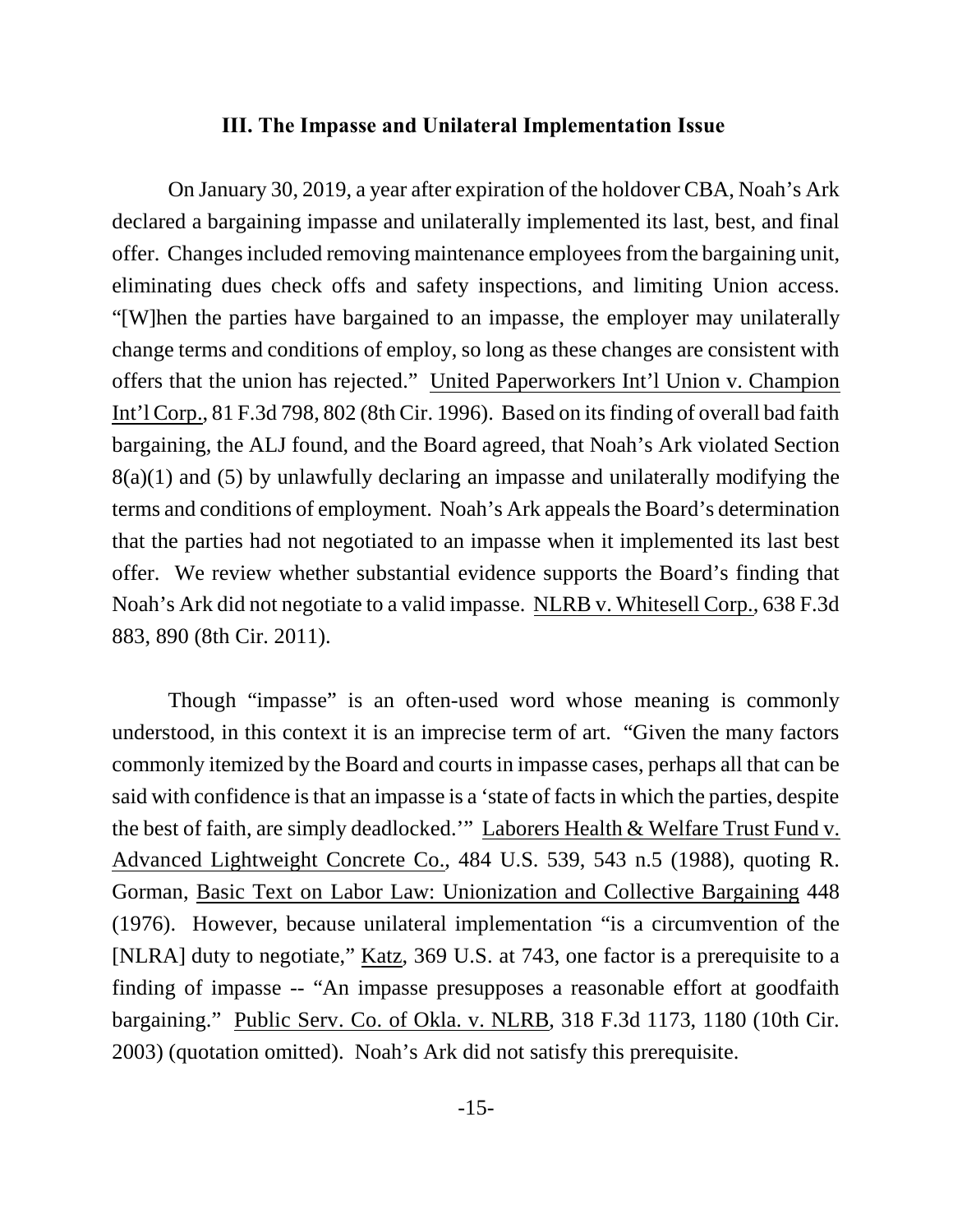The ALJ's findings recounted Noah's Ark's intransigence throughout the negotiation process, as did Judge Gerrard's opinion in Perez, 2019 WL 2076793 at \*1-4. Noah's Ark failed to respond to the Union's repeated requests for relevant bargaining, arrived at the first meeting in March 2018 empty handed, and finally submitted its first proposal on May 15, which included the above-referenced changes it unilaterally implemented in January 2019. In the interim, after the parties' informal settlement of the Union's initial unfair labor practice complaint, Noah's Ark sent an administrative assistant to the first bargaining session who admitted, "I don't know why I am here. I don't know why they sent me. I can't make any decisions." During the rest of 2018, Noah's Ark cancelled multiple sessions on short notice. The sessions that did take place were brief and ineffective, with the administrative assistant repeatedly rejecting Union proposals and counterproposals without comment. After this persistent refusal to engage in meaningful negotiations, Noah's Ark presented its last, best, and final offer on January 2, 2019, which lacked a wage term and did not include minor changes that had been agreed upon during previous sessions. The Union's request for additional information was rebuffed. On January 30, Noah's Ark notified the Union it was declaring an impasse and implementing the offer in its entirety.

After reviewing this bargaining history, Judge Gerrard concluded: "Having refused to bargain in good faith, Noah's Ark could hardly conclude that actually bargaining in good faith would be futile." Perez, 2019 WL 2076793, at \*12. We agree. Substantial evidence clearly supports the Board's finding that Noah's Ark did not declare a *valid* impasse and therefore unilateral implementation of its last, best, and final offer violated Sections 8(a)(1) and (5).

#### **IV. The Special Remedies Issue**

Finally, Noah's Ark appeals the Board's special remedies of notice reading and reimbursement of negotiation expenses, extraordinary remedies to which Member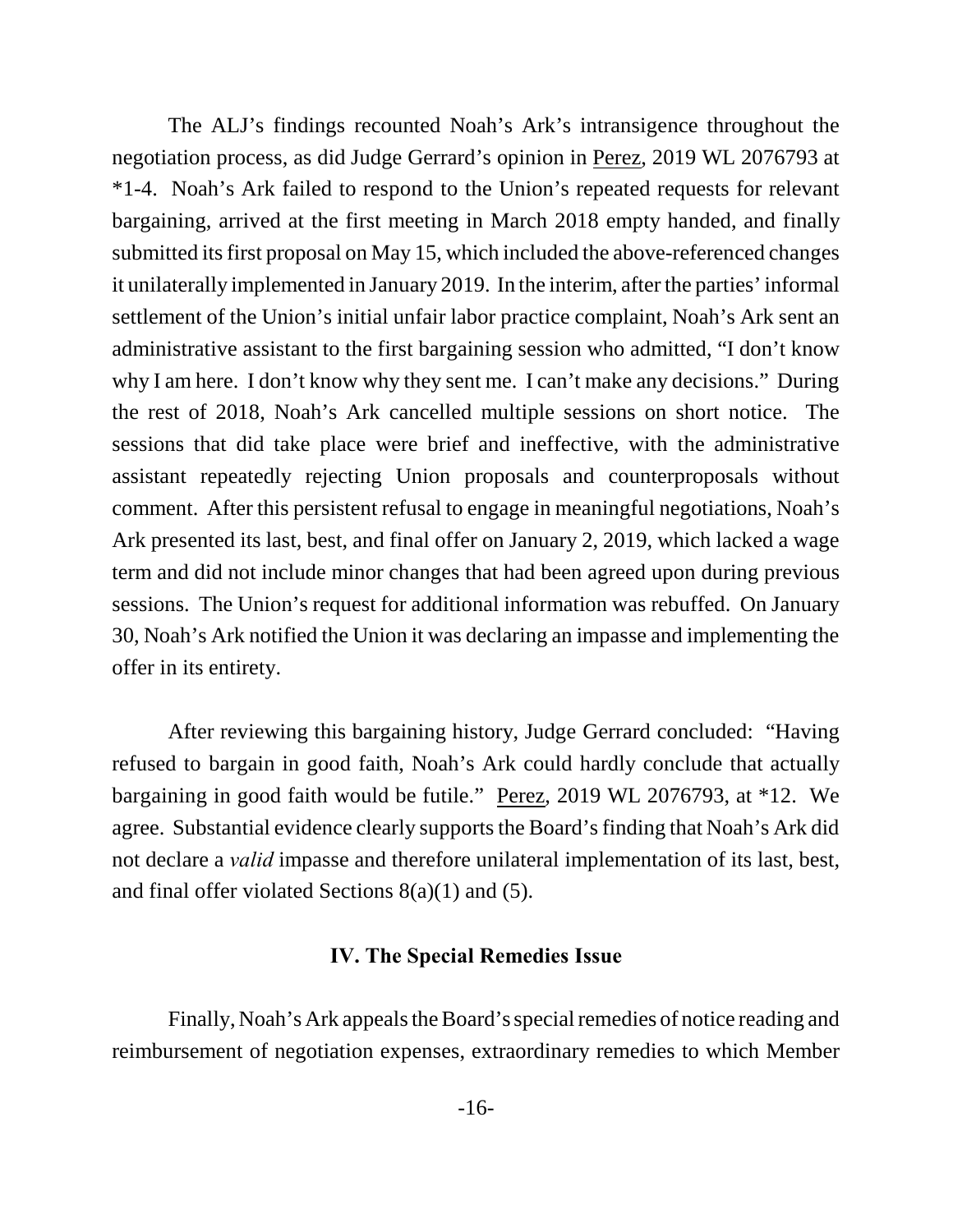Emanuel dissented. This contention is without merit. The Board has broad discretionary power under Section 10(c) to devise remedies to effectuate the policies of the NLRA. 29 U.S.C. § 160(c). Its remedial order "will not be disturbed unless it can be shown that the order is a patent attempt to achieve ends other than those which can fairly be said to effectuate" those policies. Fibreboard Paper Prod. Corp. v. NLRB, 379 U.S. 203, 216 (1964) (quotation omitted).

Here, the Board majority concluded that Noah's Ark's "substantial unfair labor practices have infected the core of the bargaining process to such an extent that traditional remedies will not eliminate their effects." Dec. & Order p.5. The dissent agreed that Noah's Ark "conducted itself dismally with respect to its duty to bargain in good faith" but concluded the extraordinary remedies were not warranted. Dec. & Order p.10. The remedies in question are not beyond those that have been imposed in other extreme cases. See North Memorial Health Care, 364 N.L.R.B. No. 61, slip op. at 1 (2016) (public notice reading), enforced in relevant part, 860 F.3d 639 (8th Cir. 2017); Camelot Terrace, Inc. v. NLRB, 824 F.3d 1085, 1095 (D.C. Cir. 2016) (reimbursement of bargaining expenses). The Board did not abuse its substantial discretion or exceed its remedial authority by imposing these extraordinary remedies.

Moreover, Noah's Ark did not preserve these issues by challenging the special remedies before the Board, either in its objections to the ALJ's recommended remedies, or by a motion for reconsideration when the Board *sua sponte* added the reimbursement remedy. As the Third Circuit held in upholding special remedies in a similar case:

We hold that under the egregious facts of this case involving a recidivist employer, all of these remedial orders come within the broad discretionary authority of the Board. . . . The various additional remedies specifically ordered *sua sponte* by the Board . . . were not